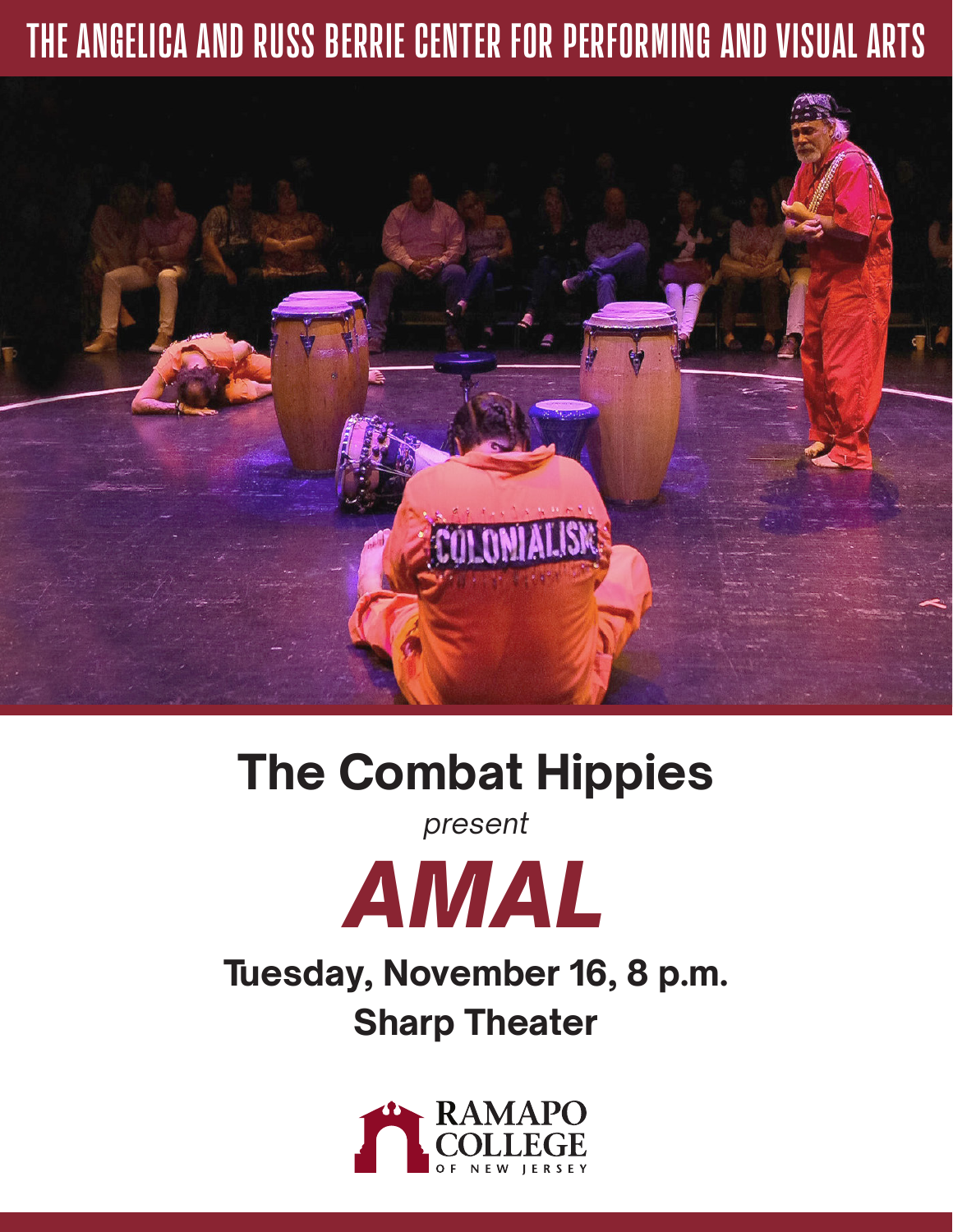

Our connection to the ancestry of this land and the lands of our ancestors guides and informs this work. We acknowledge the Tequesta, Miccosukee, Calusa, Seminole, Taino and Lenape peoples and their land we create on. We stand in solidarity, honor and respect for all of our ancestral connections from Africa to the New World and all points in between.

### **The Berrie Center for the Arts**

*presents*



## **The Combat Hippies**

**Tuesday, November 16, 2021, 8 p.m. Berrie Center for the Arts, Ramapo College of New Jersey**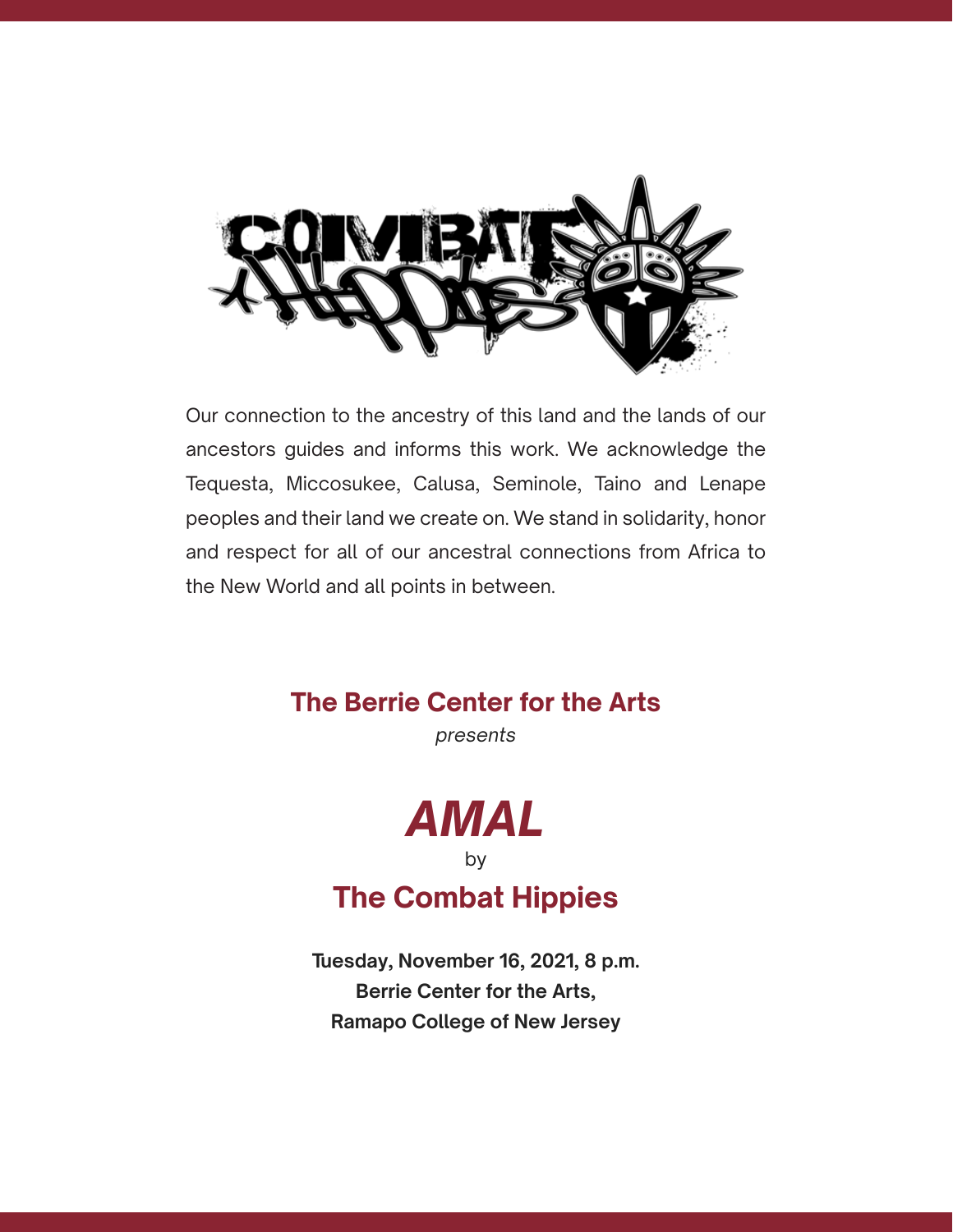### *AMAL*

#### **The Cast & Artist Creators**

Teo Castellanos – Artistic Director/Direction & Dramaturgy Anthony Torres – Executive Director/Writer & Performer Hipólito Arriaga – Writer & Performer Angel R. Rodriguez Sr. – Percussionist & Performer Gary Lund – Light Design & Stage Manager Seth "Brimstone" Schere – Music Producer Karelle Levy (Krelwear) – Wardrobe Design Nour Hudaini – Voiceover

#### **Musician Credits**

Drums – Jody Hill Bass – Natalie "Natty" Schere Guitar & sound effects – Buffalo Brown Horns – Leo Casino Congas & Bata – Angel R. Rodriguez Sr. Produced, arranged, engineered & mixed by Seth "Brimstone" Schere Co – produced by Teo Castellanos

#### **Support Organizations**

Thomas O. Kriegsmann (ArkType) – Artist Representative Anchor Arts Management, Inc. – Tour Management & Fiscal Sponsor Miami Foundation – Fiscal Sponsor Rick Delgado (NuFrontier Pictures) – Photos & Video Romain Maurice - Photographer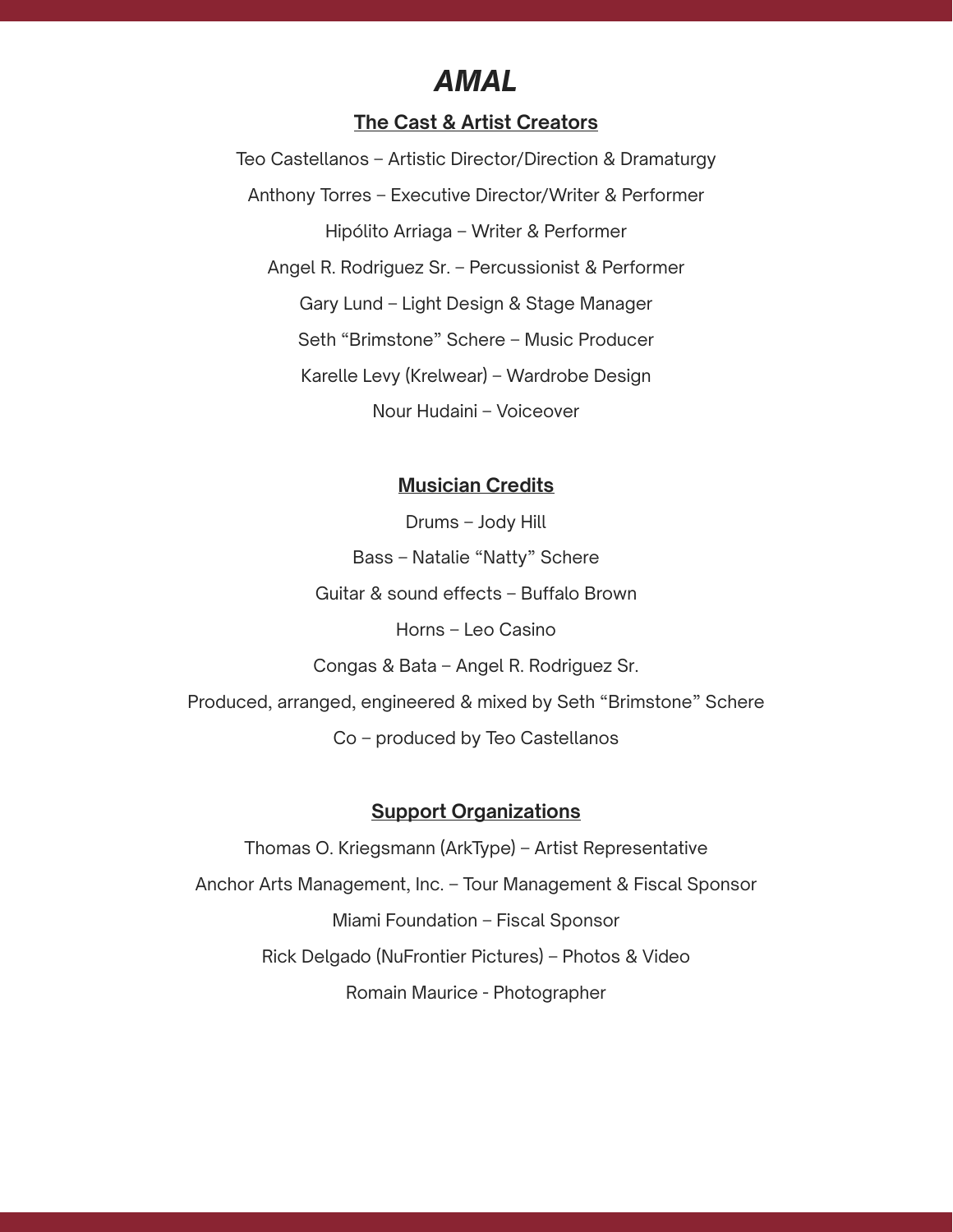*AMAL* – A provocative and inspiring spoken-word theater piece that delves into the societal impact of war. Direction and dramaturgy by award-winning theater artist, *Teo Castellanos*, written and performed by military/war veterans *Combat Hippies*, with a head bangin' original *AfroRican Punk* soundtrack, produced by *DJ Brimstone127* and live percussion by *Angel Ruben Rodriguez Sr*. *AMAL*  examines the impact of war with equal parts humor and urgency. It explores the quest for meaning, purpose and identity sought through enlisting in the military and shares the unifying experiences of combatants and noncombatants as people of color. Tough and tender, *AMAL* relays stories of veterans', refugees' and civilians' adjustment to life after war. This all-Puerto Rican theater company, places Puerto Rico's colonial status, cultural and military heritage center stage. *AMAL* was originally developed for MDC Live Arts at Miami Dade College.

*Teo Castellanos* – is an actor/writer/director, who works in theater, film and television. His award-winning solo *NE 2nd Avenue* toured extensively for a decade and won the Fringe First Award at the Edinburgh Fringe Festival, Scotland 2003. His most recent solo *Third Trinity* was directed by Oscar winner Tarell Alvin McCraney, whom Teo has had a working relationship and friendship for over 25 years. He founded the Dance/Theater Company *Teo Castellanos DProjects* in 2003 and is Artistic Director of the devised theater company *Combat Hippies*. Teo has toured solo and company works throughout the U.S., Europe, South America, China and the Caribbean. Some acting theater credits include playing Elegba in Tarell's *The Brothers Size,* (Miami) and Santos in The Hittite Empire's *Skeletons of Fish* (London)*.* Film credits include playing opposite Matt Dillon in *Sunlight Jr.* and opposite John Leguizamo in *Empire* as well as in *A Change of Heart* with Jim Belushi. He is a United States Artist Fellow 2019 funded by Doris Duke Charitable Foundation and a recipient of several awards and grants including NEA, NEFA, MAP, NPN, Knight New Works, Knight Arts Challenge, Knight Foundation People's Choice Award, Miami-Dade County Cultural Affairs and also won the State of Florida Individual Artist Fellowship 2005 and 2013. He's a Sundance Institute Screen Writers Intensive Fellow 2015. Teo is a member of SAG/AFTRA, and Society of Stage Directors and Choreographers and holds a BFA in Theater from Florida Atlantic University.

*Gary Lund* – is the President of Anchor Arts Management, Inc. a full-service production management organization devoted to the performing arts. Mr. Lund is a production manager, light designer and stage manager with International, National and Miami artists in dance, theater and music. Mr. Lund has toured with several artists in numerous concert halls and festivals throughout the United States, Europe, South America, the Caribbean, Russia and China. Mr. Lund's professional career spans over 4 decades.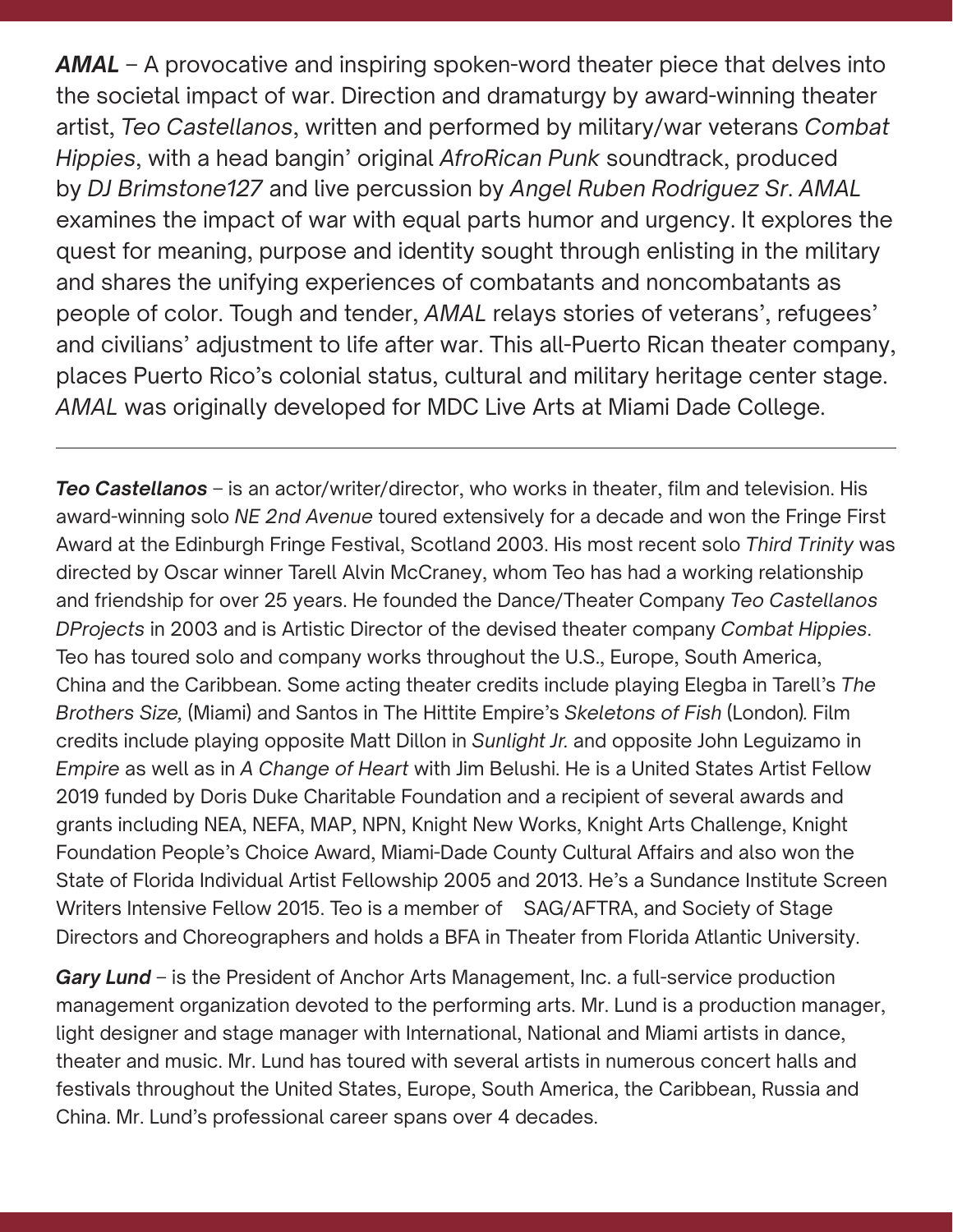*Seth "Brimstone" Schere* – is a dynamic leader, educator, activist and artist who embodies Hip Hop's "Can't stop, won't stop!" attitude. He us a Co-founder and Artistic Director of PATH: Preserving, Archiving and Teaching Hip Hop, Inc. He has written and been featured in several articles on Hip Hop culture and education and has served as a lecturer and specialist on Hip Hop history.

**Hipólito Arriaga III – Writer/Performer** – Born and raised in the South Bronx, in 2003 at age 19 Hipólito joined the U.S. Marine Corps where he served as an artilleryman. Following four years of service, which included two deployments to Iraq, he separated from the military honorably. Post service, he began seeking healing for various injuries he sustained, both physical and invisible, leading him on an evolving journey of self-discovery. Hipólito is a writer and performer for the Combat Hippies. He's also trained in Baptiste Power Yoga and Trauma Conscious Yoga. And serves as a wilderness expedition leader with No Barriers Warriors. His performance and writing experience include "AMAL" and "Conscious Under Fire."

Angel Ruben Rodriguez, Sr. - Percussionist/Performer/Writer – Musician, singer, poet, composer, arranger, actor, producer & educator was born in Bayamon, Puerto Rico in 1954. He started playing drums at the age of 9; his first paid gig was at the age of 13. For the past 45 years Angel has dedicated himself to preserving & maintaining Puerto Rico's rich musical culture. Over his career he has recorded & performed with a who's who of Latin musicians & served as percussionist at the world famous Apollo Theater Amateur Night With Ralph Cooper Sr. Some of his theater credits include "UBU Enchained" directed by Wiesaw Gorski & Steven Sapp & Full Circle Productions "Soul'er Powered". One of Angel's lasting legacies is helping to found & run the Point CDC; a local Bronx based community center with the mission of developing & mentoring youth through the arts.

**Anthony Torres, Jr. – Executive Director/Writer/Performer – Anthony Torres, Jr. was** born in Brooklyn and raised in Utica, New York. He began his military career as a Civil Affairs Specialist in the Army Reserve from 1999-2002, then on active duty as a mental health specialist at Fort Hood, Texas from 2002-2006. In 2004 he was attached to the 115<sup>th</sup> Field Hospital and served on a 12-month deployment to Abu Ghraib Prison, Iraq. While deployed, he provided mental health treatment to both U.S. troops as well as Iraqi detainees. Following an honorable discharge he relocated to Miami, Florida and worked as a psychology technician at the Miami VA Medical Center from 2008-2013. He holds an MS in Psychology from Carlos Albizu University and a Master's degree in Social Work from Barry University.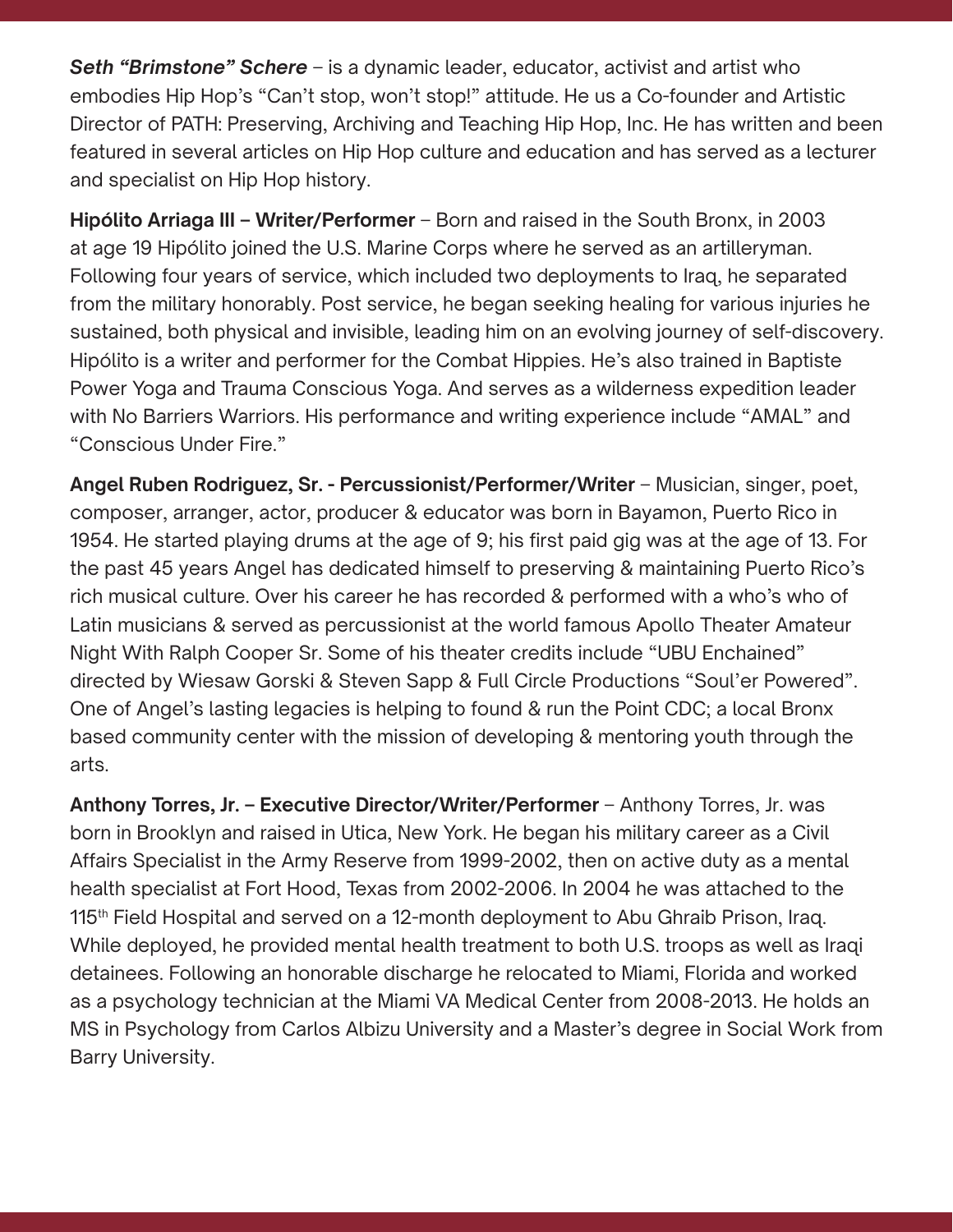### **Combat Hippies**

*Combat Hippies* – is an ensemble of Puerto Rican military veteran performing artists based in Miami, Florida. Formed during a creative writing workshop for veterans in 2015 which culminated with their inaugural theater piece "*Conscience Under Fire*", they have since developed multiple evenings of spoken word and music, generative approaches to workshops designed toward healing, community engagement offerings and more. The company focuses on works about combatants as people of color, and shares experiences of veteran's adjustments to life after war as well as that of civilians from war-torn countries. Their work also explores the search for meaning, purpose, and identity through enlisting in the military, as well as Puerto Rico's cultural and military heritage. The Combat Hippies are funded through generous support from the Knight Foundation, National Performance Network (NPN), New England Foundation for the Arts (NEFA), National Ensemble of Theaters (NET), and the MAP Fund.

*For more information on* **Combat Hippies** *visit* **https://www.thecombathippies.com**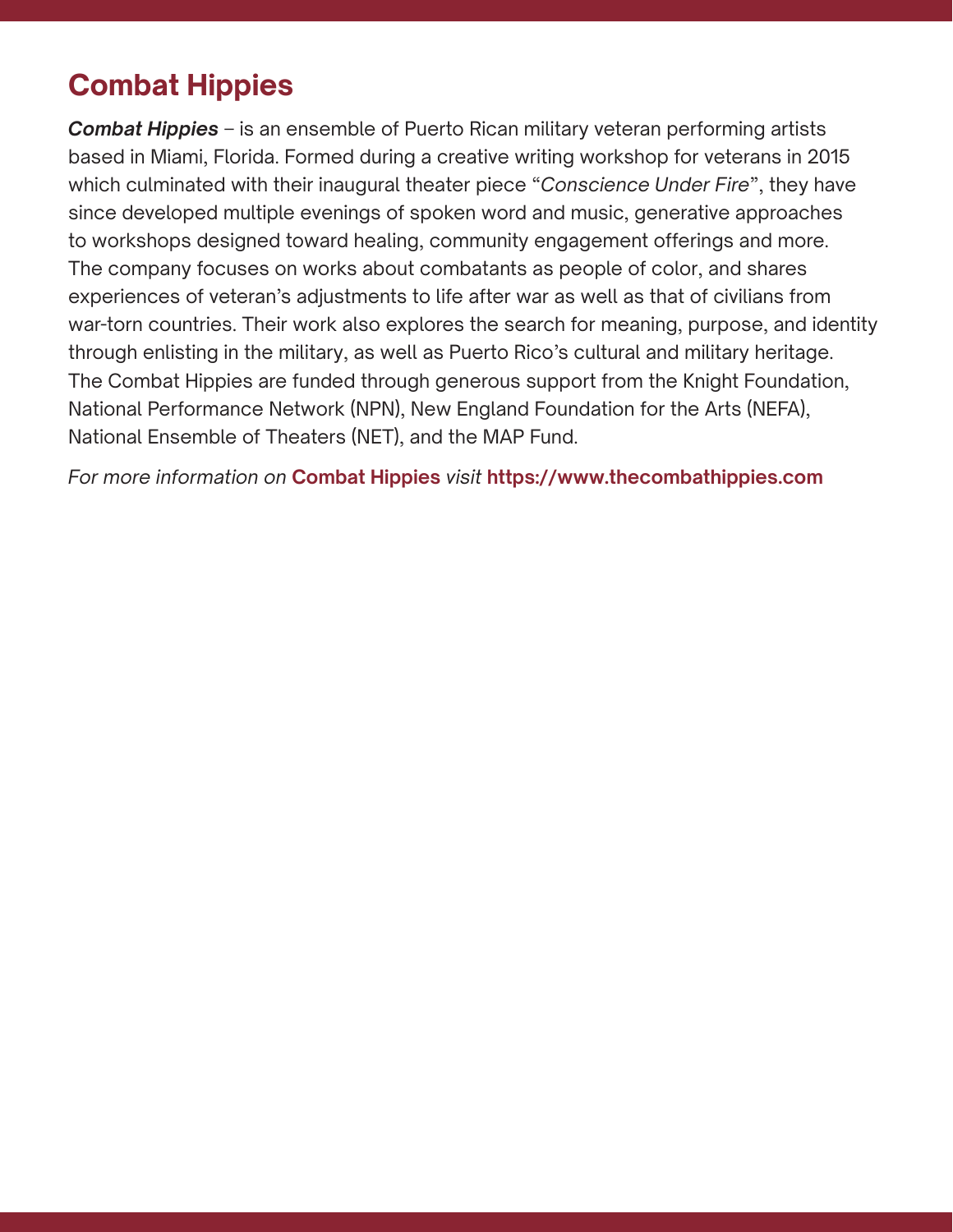AMAL was made possible with major support by the Knight Foundation; by the New AMAL was made possible with major support by the Knight Foundation; by the New England Foundation for the Arts' National Theater Project, with lead funding from The England Foundation for the Arts' National Theater Project, with lead funding from The Andrew W. Mellon Foundation and additional support from the Doris Duke Charitable Andrew W. Mellon Foundation and additional support from the Doris Duke Charitable Foundation; by the MAP Fund, supported by the Doris Duke Charitable Foundation and Foundation; by the MAP Fund, supported by the Doris Duke Charitable Foundation and the Andrew W. Mellon Foundation; by a grant from the Network of Ensemble Theater's the Andrew W. Mellon Foundation; by a grant from the Network of Ensemble Theater's Touring & Exchange Network (NET/TEN); and a grant from the National Performance Touring & Exchange Network (NET/TEN); and a grant from the National Performance Network/Visual Artists Network, with lead funding from The Andrew W. Mellon Network/Visual Artists Network, with lead funding from The Andrew W. Mellon Foundation, the Doris Duke Charitable Foundation, and the National Endowment for the Foundation, the Doris Duke Charitable Foundation, and the National Endowment for the Arts. **AMAL was originally developed for MDC Live Arts at Miami Dade College.** Arts. **AMAL was originally developed for MDC Live Arts at Miami Dade College.**